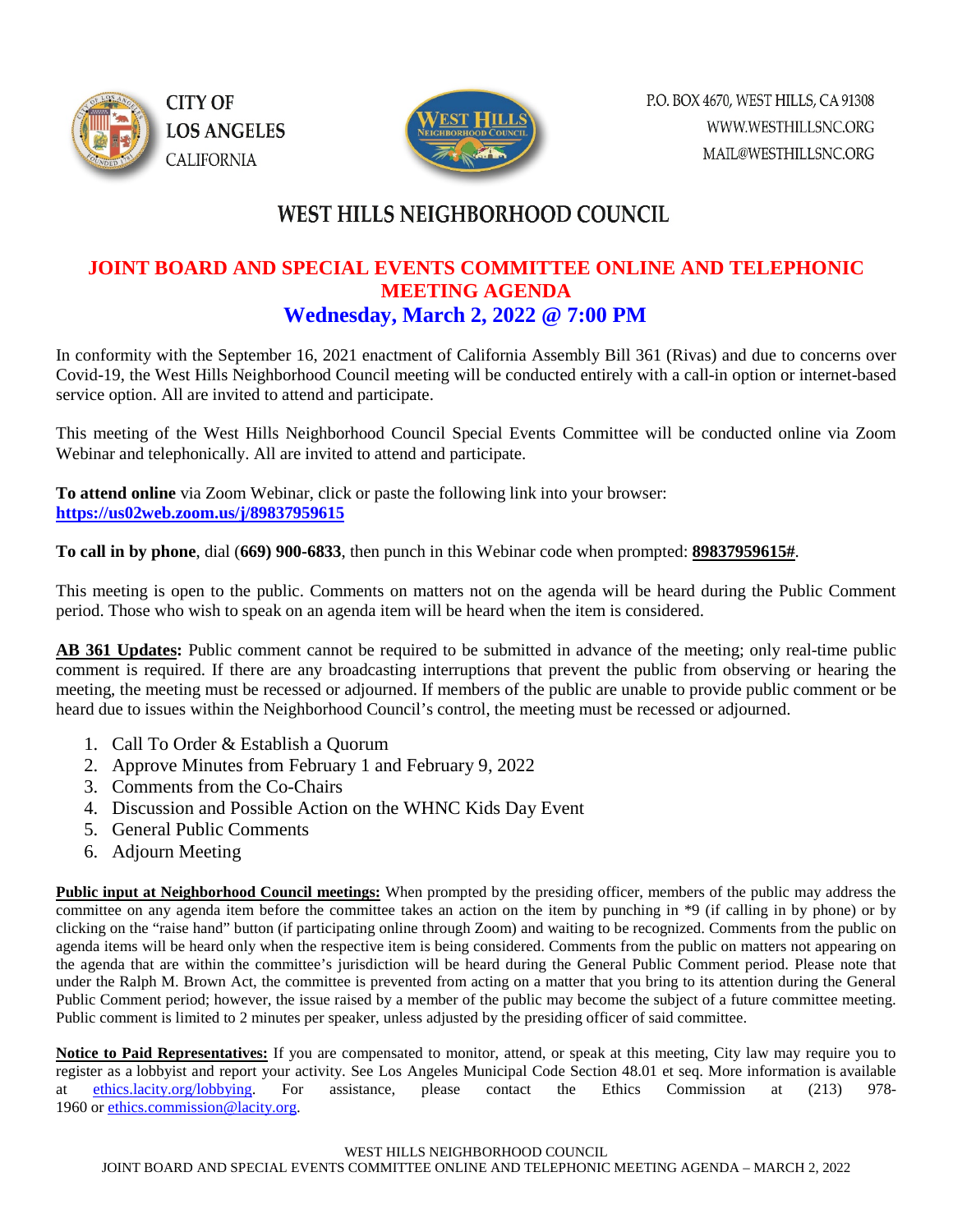**Public Posting of Agendas**: WHNC agendas are posted for public review at Shadow Ranch Park, 22633 Vanowen St., West Hills, CA 91307 or at our website, [www.westhillsnc.org](http://www.westhillsnc.org/) You can also receive our agendas via email by subscribing to the City of Los Angeles Early Notification System at [www.lacity.org/government/Subscriptions/NeighborhoodCouncils/index](http://www.lacity.org/government/Subscriptions/NeighborhoodCouncils/index)

**The Americans With Disabilities Act**: As a covered entity under Title II of the Americans with Disabilities Act, the City of Los Angeles does not discriminate on the basis of disability and, upon request, will provide reasonable accommodation to ensure equal access to its programs, services and activities. Sign language interpreters, assistive listening devices and other auxiliary aids and/or services may be provided upon request. To ensure availability of services, please make your request at least three business days (72 hours) prior to the meeting you wish to attend by contacting via email [NCSupport@lacity.org](mailto:NCSupport@lacity.org) or calling (213) 978-1551. If you are hearing impaired please call 711.

**Public Access of Records**: In compliance with Government Code Section 54957.5, non-exempt writings that are distributed to a majority or all of the board in advance of a meeting may be viewed at the meeting where such writing was considered or by contacting the WHNC's executive director via email at [michelle.ritchie@westhillsnc.org](mailto:michelle.ritchie@westhillsnc.org) Requests can be made for a copy of a record related to an item on the agenda.

**Reconsideration and Grievance Process:** For information on the WHNC's process for board action reconsideration, stakeholder grievance policy or any other procedural matters related to this Council, please consult the WHNC Bylaws. The Bylaws are available at our website, [www.westhillsnc.org](http://www.westhillsnc.org/)

**Servicios De Traduccion**: Si requiere servicios de traducción, favor de avisar al Concejo Vecinal 3 días de trabajo (72 horas) antes del evento. Por favor contacte [Michelle.Ritchie@westhillsnc.org](mailto:Michelle.Ritchie@westhillsnc.org)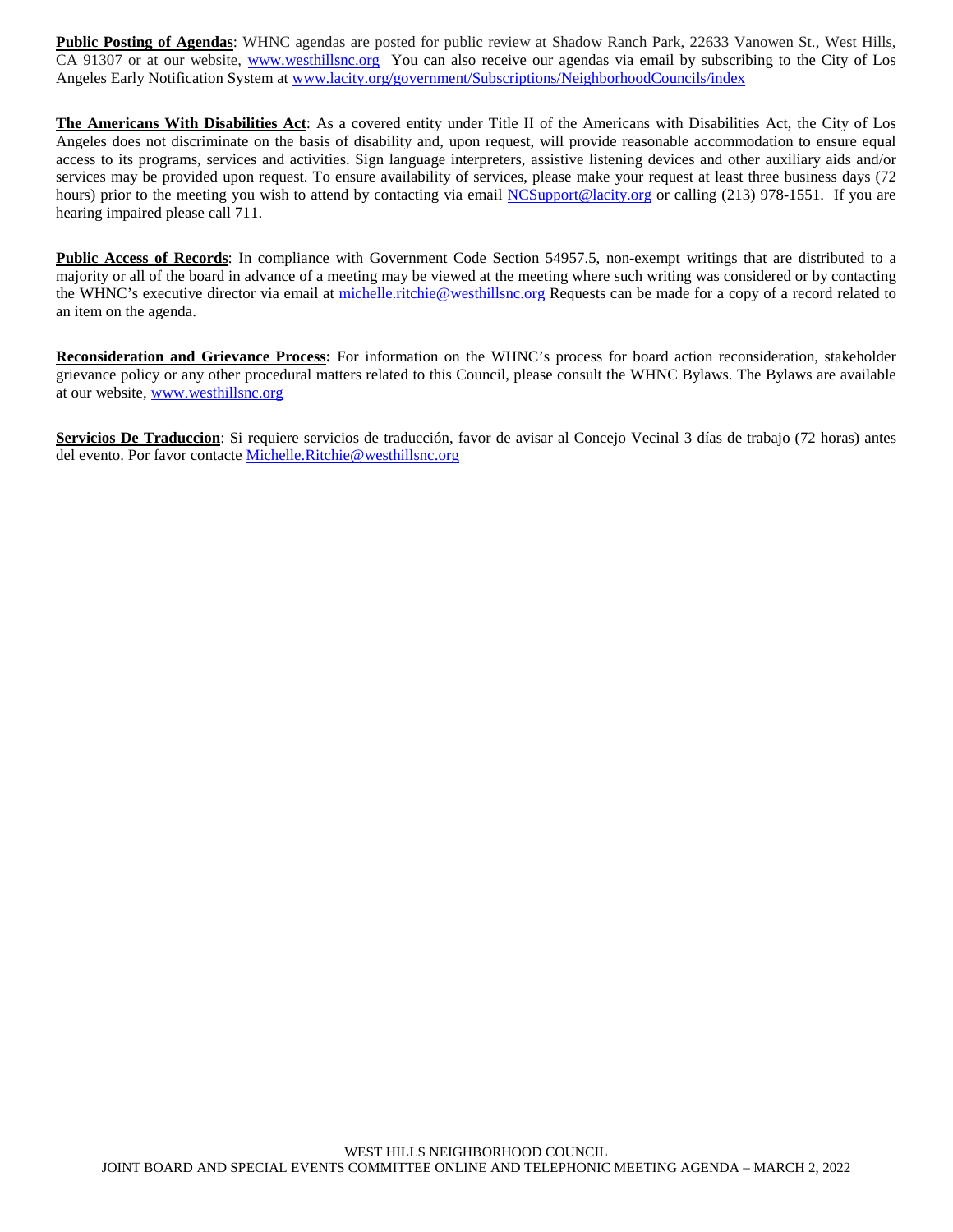



### **WEST HILLS NEIGHBORHOOD COUNCIL**

### **JOINT SPECIAL EVENTS COMMITTEE/BOARD MEETING MINUTES Tuesday, February 1, 2022 @ 7:00 P.M.**

This meeting of the Special Events Committee was conducted online via Zoom webinar and Telephonically.

# **DRAFT**

Committee Co-Chair Steve Randall called the meeting to order at 7:06 P.M.

Committee members in attendance were: Steve Randall (Co-Chair), Myrl Schreibman (Co-Chair), Char Rothstein, Dr. Faye Barta, Aida Abkarians, Glenn Jennings, Clarice Chavira, Joan Trent and Saif Mogri. Others in attendance were Brad Vanderhoof, Mark Neudorff, Rosi Mariconda and stakeholder Stacy Unhaly. A quorum was established.

The November 2, 2021 and the December 7, 2021 minutes were approved as written.

There were no Comments from the Chair(s)

Myrl advised that the 2022 Springfest event had been canceled. Myrl suggested that the WHNC Special Events Committee put on a Spring event to serve the children in our community. The event would consist of egg hunts for three different age groups and a home-made bonnet parade and judging. The eggs would be pre-filled with toys and a few GOLD EGGS would award the finder with substantial prizes to be donated by local vendors. There would be two characters, such as Elsa, a Bunny or Captain Hook for example. Myrl also advised that CD12 had agreed to participate. Myrl stated that he may be able to secure some props for the event.

A proposed Event Budget in the amount of \$2,506 was presented and discussed. Char proposed that we hold the event at Orcutt Ranch Park, but Faye mentioned that they require reservations. Discussion and recommendations followed. April 9, 2022 from 11:00 AM to 2:00 PM was suggested. Discussion followed.

Co-chair Steve Randall made a Motion to Hold the Event, seconded by Joan Trent. The motion passed unanimously with 9 YES votes.

Co-chair Steve Randall made a Motion to Approve the Budget of \$2,506, seconded by Aida Abkarians. The motion passed unanimously with 9 YES votes.

Co-chair Steve Randall made a Motion to Hold the Event on April 9, 2022, seconded by Aida Abkarians. The motion passed unanimously with 9 YES votes.

Myrl stated that the Committee would meet again in the next few weeks to discuss the details of the Bonnet Event.

Item #5, Discussion and Possible Action on a Bingo Event, was tabled until the March meeting.

There were no public comments.

The next Special Events Committee meeting is TBD.

The meeting was adjourned by Steve Randall at 7:55 P.M.